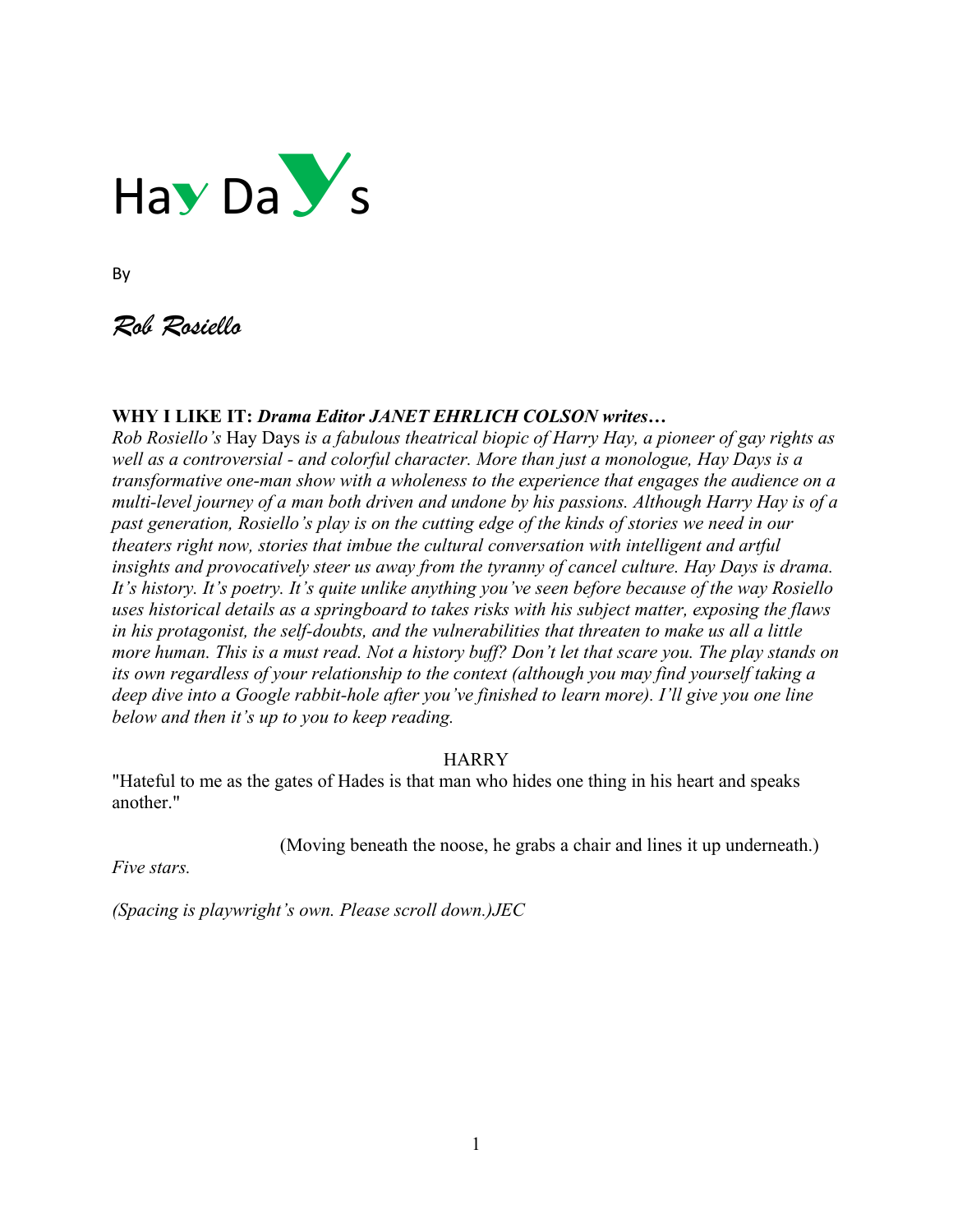# **HAY DAYS**

**Rob Rosiello [RobRosielloJr@gmail.com](mailto:RobRosielloJr@gmail.com)**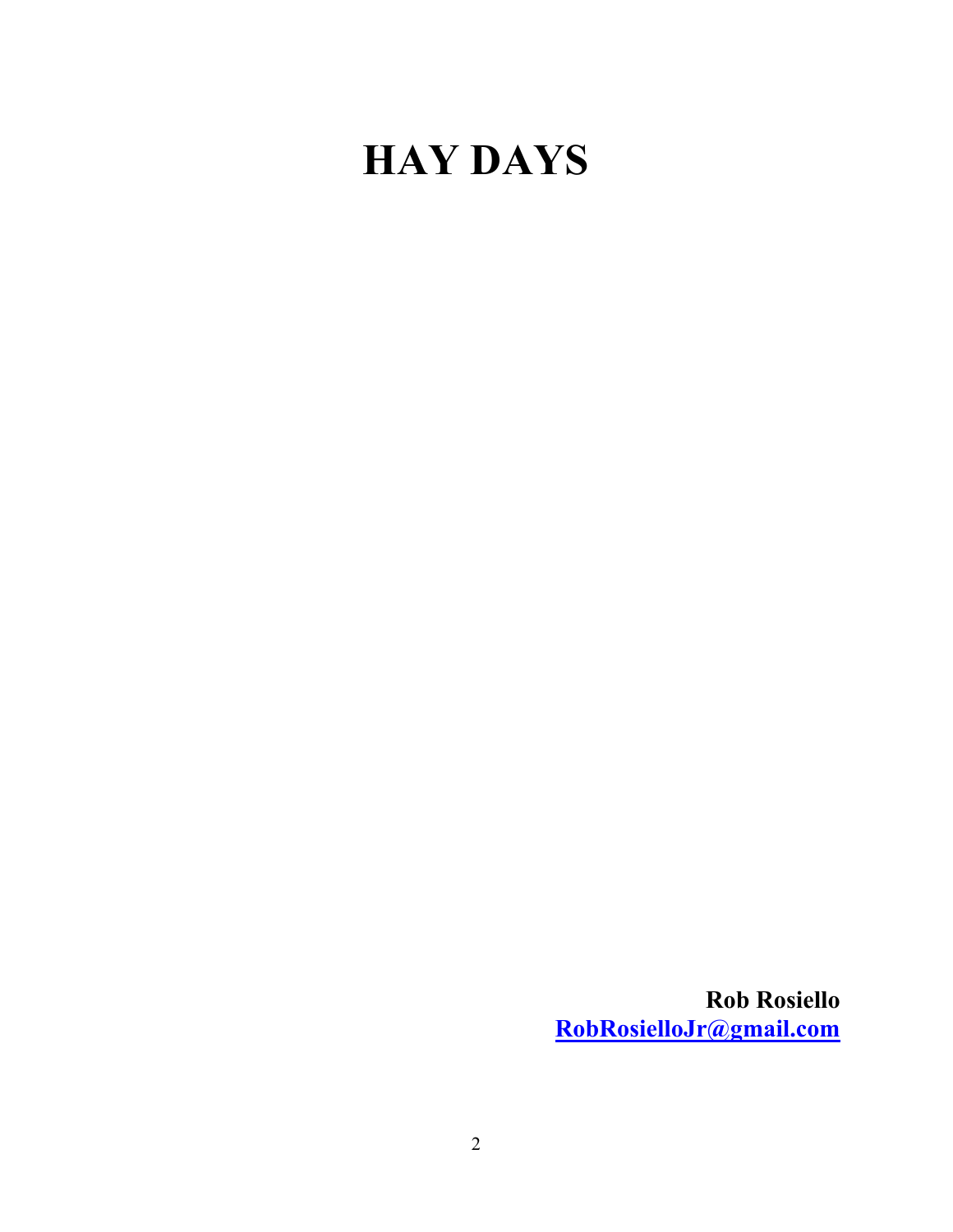## **CHARACTER BREAKDOWN**

Harry Hay: male, early forties; Gay rights pioneer whose struggle with language and identity for the gay community was also a personal struggle with identity and acceptance.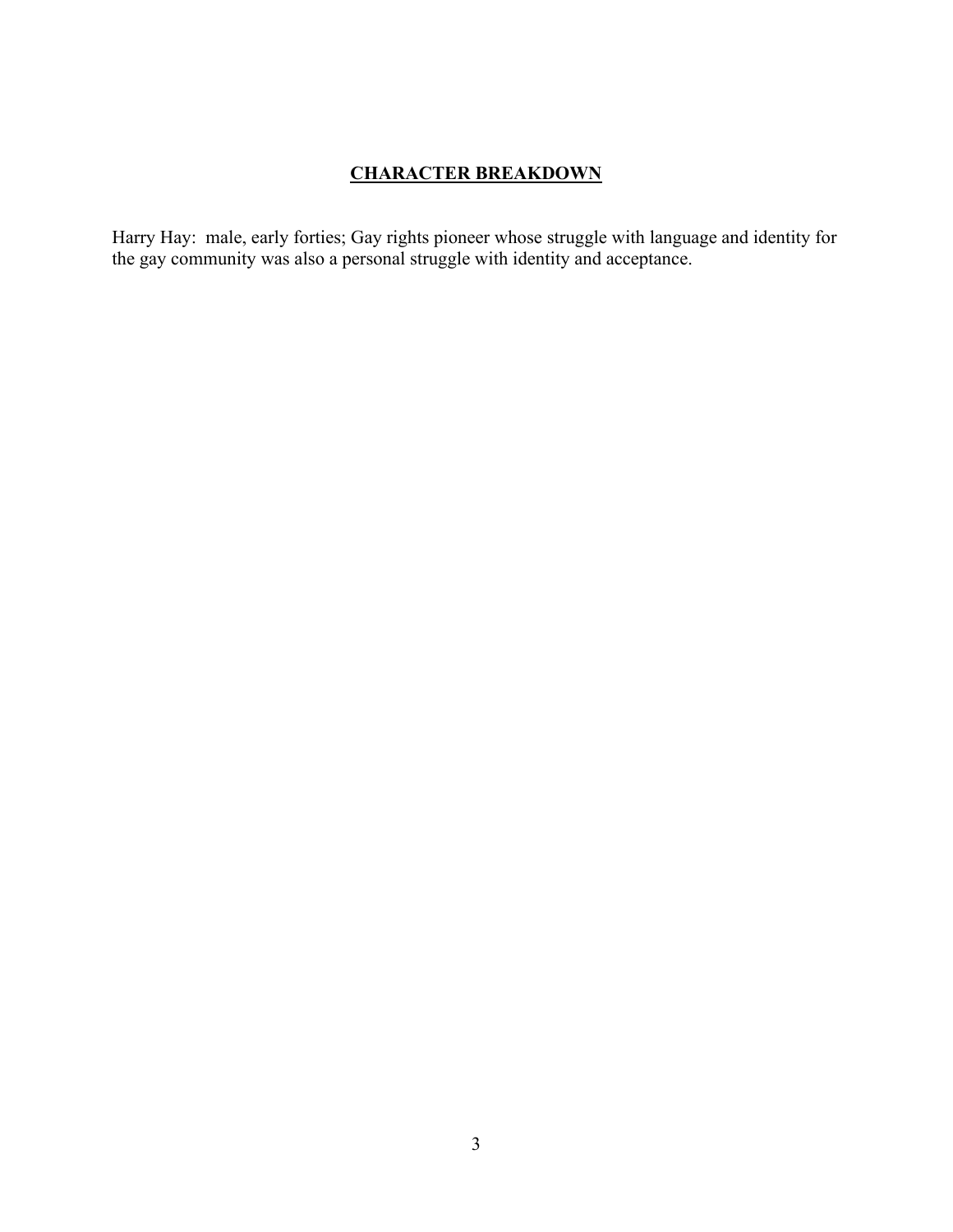#### **HAY DAYS**

(In the shadows that make up our darkness.)

#### HARRY

I am here But where is here? Was that a hand? Who is touching me? I reach out— Alarm? Pleasure? Was it them? Or was it me? The dark— A face— I know this face— And the panic— The terror— She is struggling— And screaming— No sound comes from her— But I can hear her— The sound is deafening! Dear God— what am I doing? A flash of silver— A blade in my hand— What have I done? She isn't alone— On the bed— Vacant eyes— What have I done*?* Theirs— Hers— Vacant eyes— *What have I done?* Running— The dark— *WHAT HAVE I DONE?*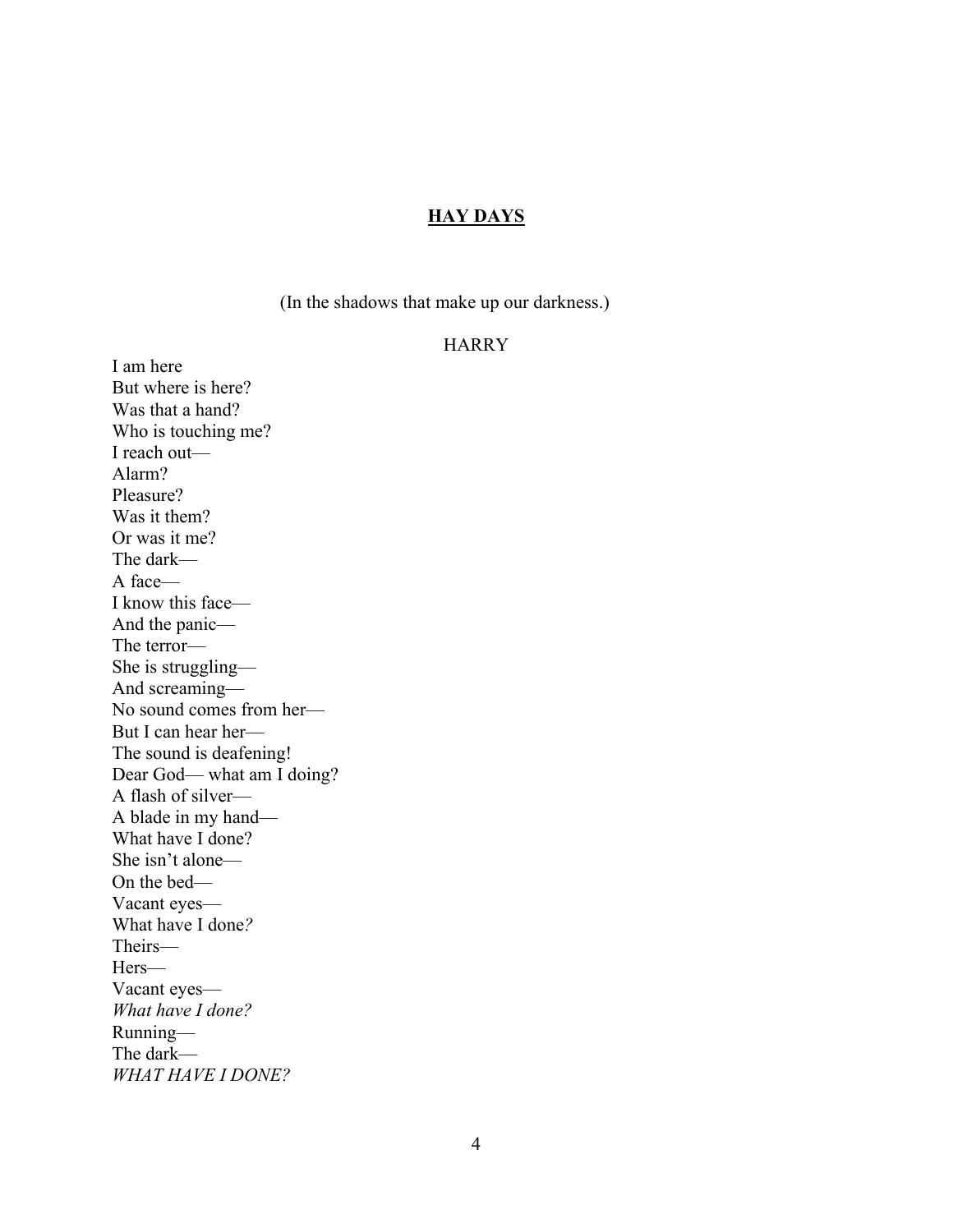(August 10, 1948. Late night. The living room of a modest yet comfortable suburban Los Angeles home. The remnants of a party are evident. A single piece of birthday cake sits atop the desk. HARRY HAY stands, trembling, and holds a garden trowel. He is wearing a suit with no tie but collar still buttoned. He drops the trowel and becomes transfixed on a noose that is hanging directly center of the room. It is crude and crafted from several neckties.

#### **HARRY**

"Hateful to me as the gates of Hades is that man who hides one thing in his heart and speaks another."

(Moving beneath the noose, he grabs a chair and lines it up underneath.)

#### **HARRY**

"Hateful to me as the gates of Hades is that man who hides one thing in his heart and speaks another."

> (HARRY tests the chair for its sturdiness before standing on it. Not quite the right height.)

#### HARRY

"Hateful to me as the gates of Hades is that man who hides one thing in his heart and speaks another."

> (HARRY takes a book from the couch and places it on the chair. He spots a child's rag doll on the floor, picks it up, considers it, then sets it on the couch. He steps on the chair, stands on the book and can now reach the noose with more ease. Harry sighs. It is the rag doll again. He gets off the chair and turns the doll around so it faces into the couch and not him. HARRY mounts the chair again, places the noose around his neck. He closes his eyes. Pause. He opens his eyes. HARRY takes off the noose and steps off the chair.)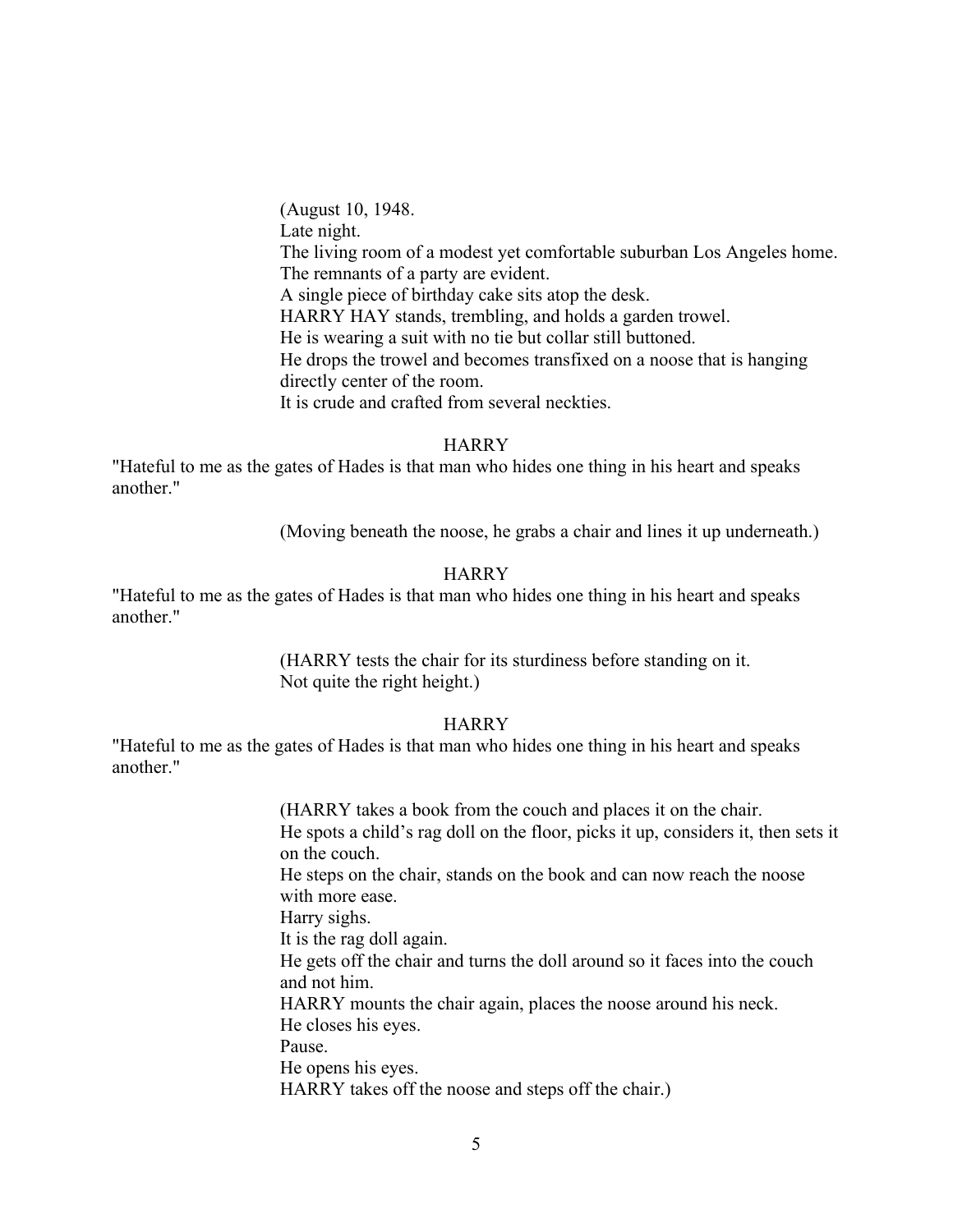#### **HARRY**

August 10, 1948. I threw a brick tonight. Not a literal one, mind you. But a brick, nonetheless. (He picks up a piece of birthday cake.) This cake— this was Anita's brick at me— For unceremoniously abandoning her birthday dinner earlier this evening. (He sets the cake down.) It's a joke we share— the brick that is. No…joke isn't the right term…. Purpose? Reason? Goal? Yes! Goal. To throw bricks whenever possible. To cause a stir, to rally, to not merely accept or be accepted. To step out of line and be the one to lead the charge. The idea dates back to my early days in Los Angeles. 1933 to be exact. Pre—Anita. Pre—Communist Party. Pre—….. (He turns and gestures towards the noose.)

…this.

(There is a shift in lights. Sounds of a crowd. Angry and growing.)

## **HARRY**

New to the scene and in love— in lust to be more precise.

His name is Will — Will Geer.

Together we go, marching in the face of the machine— the system.

It's a protest. One not replete with workers and day laborers— this one is made up of Mothers & Wives & Children—

The poor and the less fortunate

The minority.

Yes.

The minority.

Today, though— not so little…or so minor. Not so minor as we gather to protest the spilling of milk. No— quite literally! The deliberate dumping of perfectly good milk down the storm drains to drive up the prices.

People…but people are starving! In the streets…where the milk now runs

Not overseas in some far off land— right here in downtown Los Angeles.

As we surge in number, I notice that we are not alone.

Those around me turn their eyes to the heavens

Someone to protect them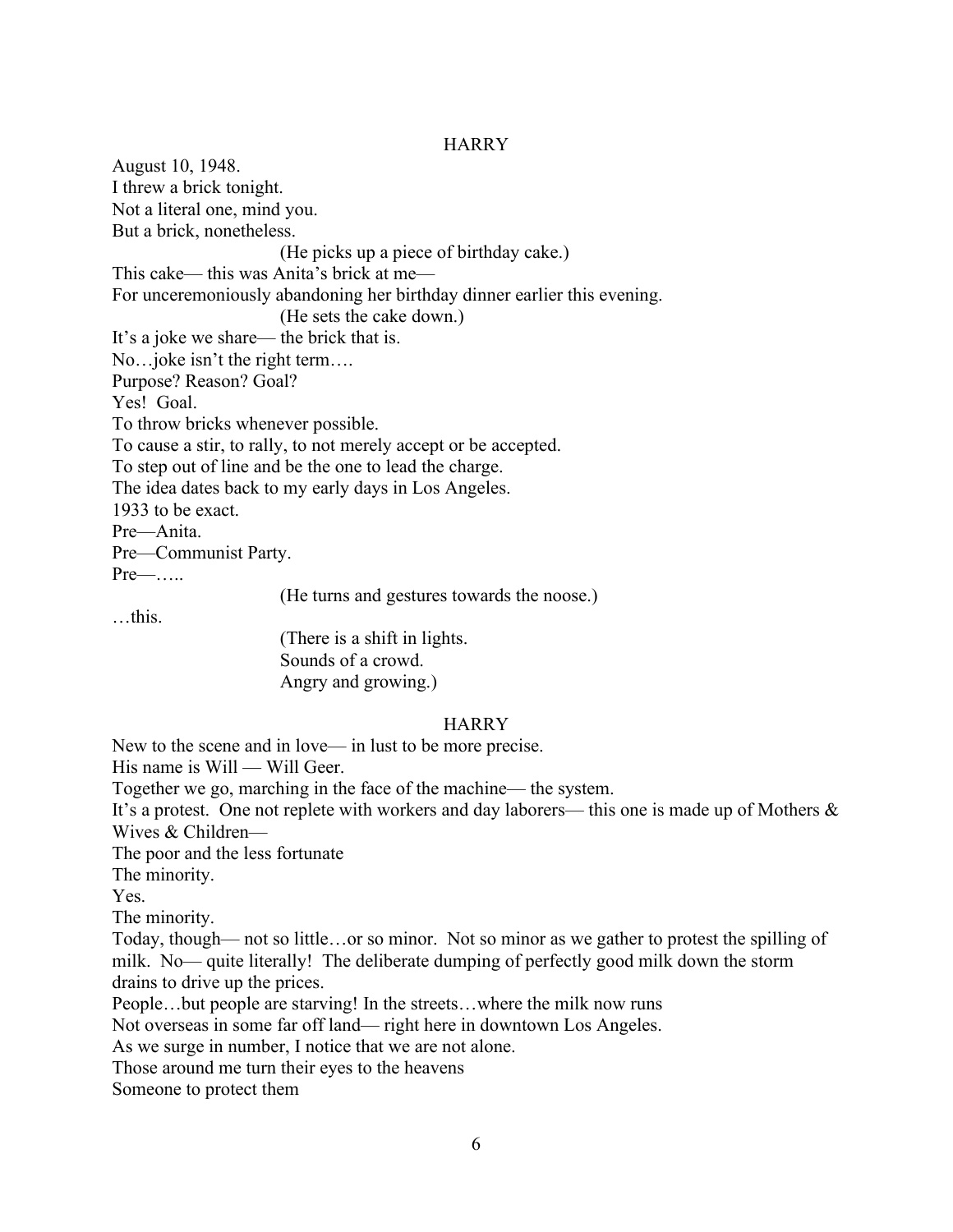Someone to save them And on the rooftops— Angels on high But not for our protection— no! Police. And they are— They are holding— What? Machine guns— Pointed down— At us! The women and the children… The fire of protest— Bedlam— right on the edge I can feel the tension— A smothering embrace— Smack! A loud thud behind me— A woman goes down— a small girl burrowed into her bosom— Smack! The sickening crack of bone— Another down! Now the swell of the masses is beginning to toss about— A tempest building with a maddening fury— The police— the guardians— the heavenly hosts armed on high— They aren't ready for a riot— They are trying to *incite* one! I am swept up on the moment and I look around I look around and I see it— I see it and I pick one up The building block of generations— nothing more common than a simple brick Red and heavy— but today my weapon of choice— of defiance I pick it up off a stack of newspapers I pick it up and I throw it I throw it and it hits— it never hits! Probably because I never throw— But I do— today I do— I throw it— and today it hits. It hits! It actually does! A police officer— right on the side of the head, knocking him off his horse and onto the ground. I did it. I did it? I did it! I had thrown the brick and hit the mark Silence Confusion Stunned disbelief For everyone Including me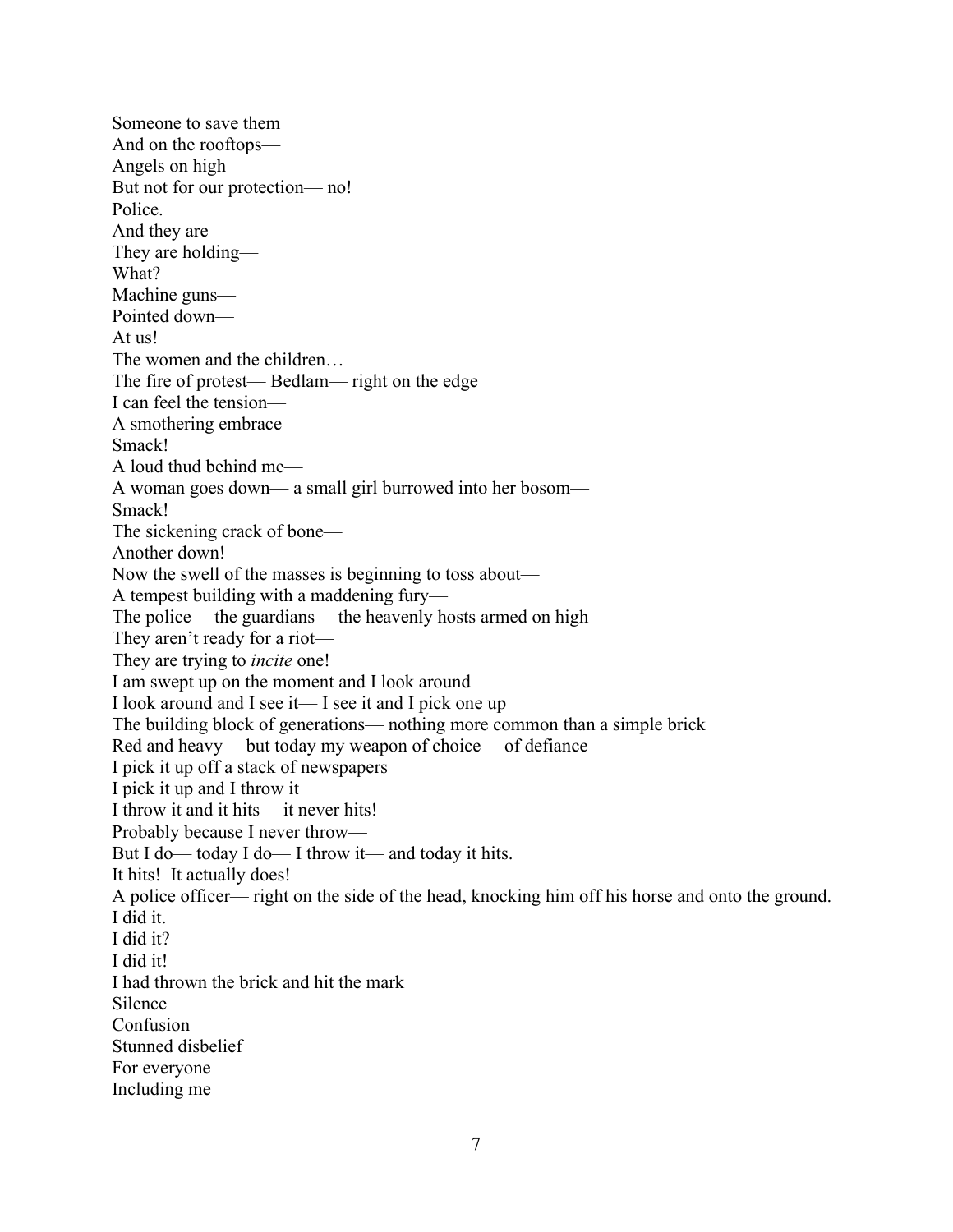But just for a moment And when the moment passes…. CHAOS! I am being screamed at in three languages I don't understand any of them Even though I'm sure one of them is English, I think Horses charging, children screaming Mothers, wives, sisters Pushing and shoving Will? He's lost— I'm lost— Faces everywhere I'm not even sure— My feet are carrying me Or am I flying? I barely touch the ground "Get him outta here!" "Where?" "Go!" They treat me— They treat me like their hero— Fresh from battle— For a noble cause— *Their* noble cause. "Don't stop!" "*Move!"* In a doorway Up a staircase Through apartments Past families In and out "Up this way! "No— now down here!" "Quick before they catch him!" Daylight Darkness Noises Smells I have no time to think "Don't stop now!" "Move!" "Keep him moving!" I did it— I threw— It landed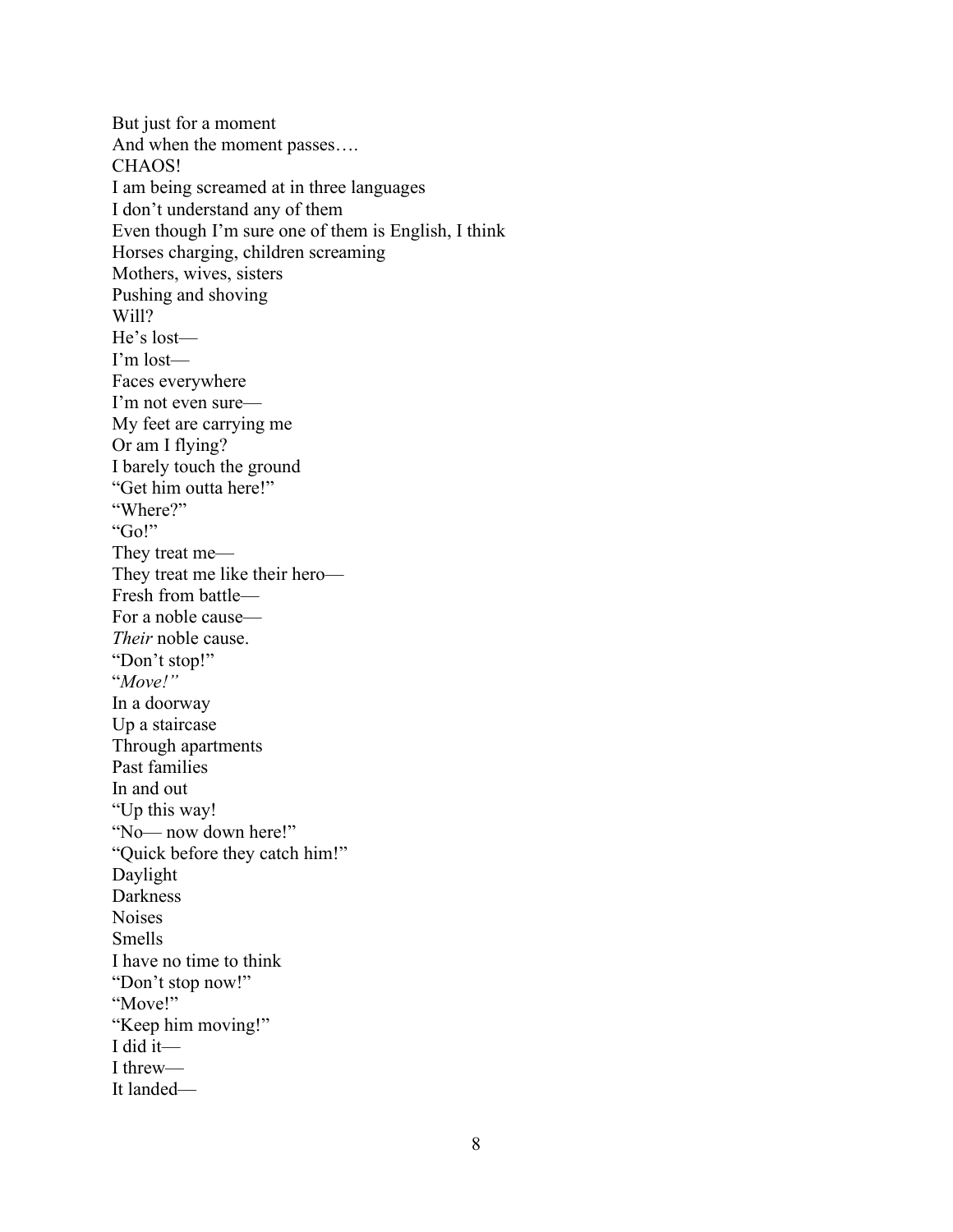Wheels in motion— No time On we go Finally, we arrive. Where? Here. Where is that? Where am I? In a cave of rugs they hide me— Bundled away in the basement Safe and secure— like Aladdin Surrounded by magic carpets— a hidden treasure Once I surface again, the streets are quiet. Empty. And Will Geer? A comrade in arms— Without question. A comrade *in* the arms of his lover— Too public a showing— Beyond his level of comfort Will Geer— Figuratively and literally— Gone.

> (Lights return to the living room. HARRY pauses. He considers the noose again.)

Not a darling and thoughtful gift for Anita to awake tomorrow morning and find me swinging from the rafters.

Although, given how I carelessly excused myself from her birthday tonight, she might not mind so very much.

Perhaps.

Or not.

After 10 years of marriage, one would hope for a little better.

Than this, I mean.

And by this, I refer to me.

Hence the last minute change of heart.

Or reprieve.

I haven't decided yet.

One guarantee though—

A certain end to the walking in my sleep—

And the torture of these frightening dreams

These violent and graphic dreams—

About Anita and the children—

(Pause.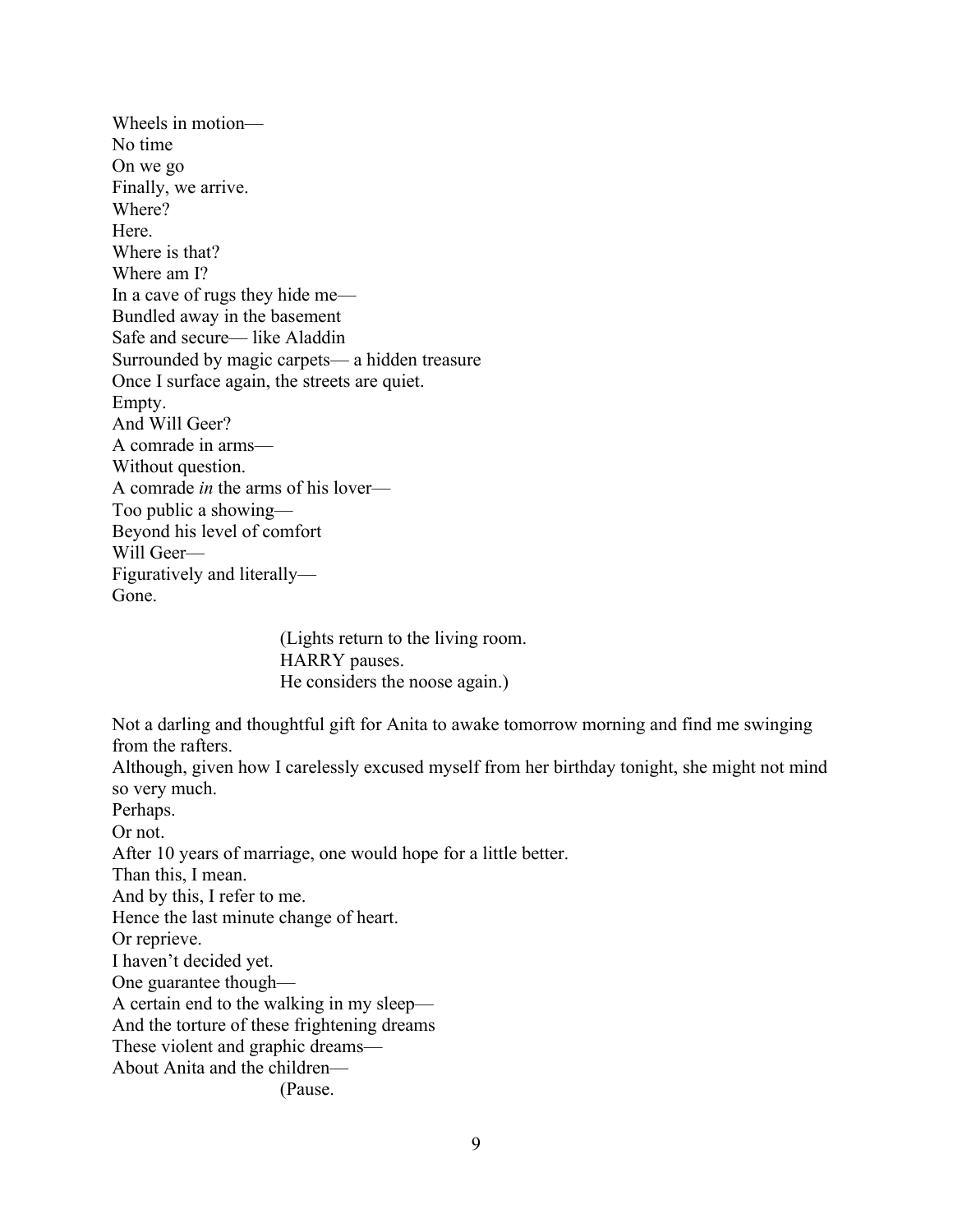## HARRY collects himself.)

Even on her birthday she still thinks of me.

(He again picks up the piece of cake and sniffs it.)

Unless she has laced it with something.

Judging from the finger marks and nibbles out of the corners, it looks like one of my two daughters left this treat behind.

And given the amount of icing left— I would guess it to be Katie.

Hannah would have scraped the cake clean without even a hint of the frosting to remain. She's very direct that way.

(HARRY hums "Happy Birthday.")

Now, make a wish and blow out the candle.

If there was one.

I know what you probably wished for, my dear.

Don't worry, I won't say it aloud and jinx it for you.

One of us should have all our dreams come true.

(HARRY tastes the cake but cannot even find pleasure in this.)

#### HARRY

A note would be considerate, I suppose. As considerate as one could be for such an act. At such a time.

> (HARRY goes through the desk. He finds a pen but no paper. Instead he finds a bundle of letters.)

## **HARRY**

Letters from Anita.

Pre—marriage— 1938.

Post—Will Geer though— and my initial throwing bricks and running from the police. Anita changed me— meeting her.

Set up at a dinner party— I was drawn to her— she was tall—

Not a modern beauty by any means— but she outshined any woman I had even met—

A sharp intelligence and the most alluring quality about her— the most seductive trait that for the first time made me take notice of a woman of all creatures—

It was her card.

Yes! She was a card carrying member of the Communist Party.

That alone was enough for me.

And we bonded.

Quite fast, actually.

She and I—

Protest marching, card carrying members—

The perfect couple.

I finally had given The Party cause for a considerable sigh of relief.

Consorting with the crowd that I did was not looked upon favorably.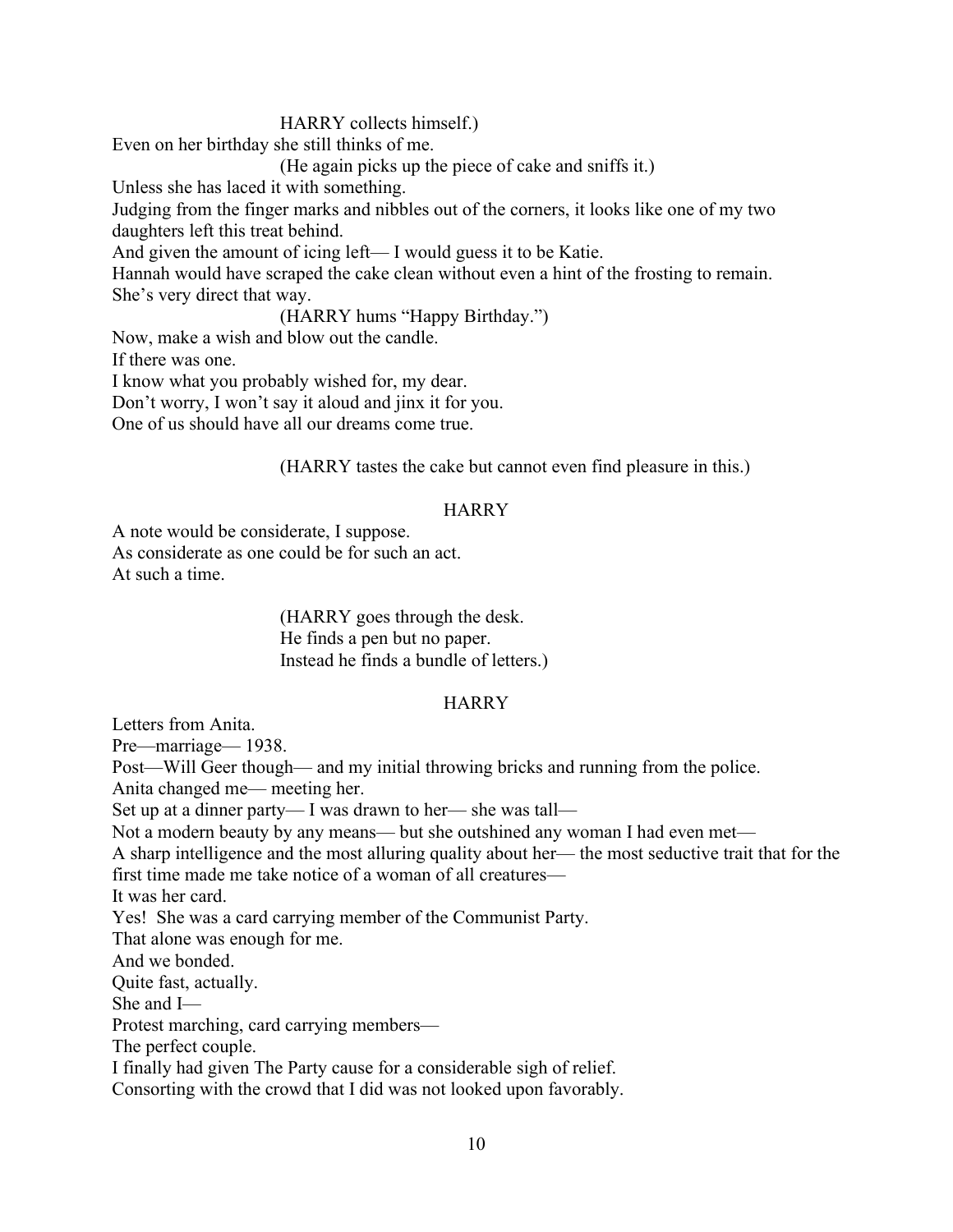Settling down and marrying was much more desirable. For them.

For me, it was a matter of convenience and necessity.

Anita knew this.

She understood and accepted it— even commented, "I have been with other men who are...that way."

"That way."

 (He takes a moment with the letters and smells them. He opens one and reads.)

## **HARRY**

"My Dear Harry— At first I didn't go to the door twenty times a day to look for mail but now I'm lucky if I get away with fifty. I didn't used to feel like spending every minute of the day and night with a pen in my hand trying to write you, but now I feel like starting again as soon as a letter has left this floor via the mail chute."

Not much of a poet, my Anita. But never did anyone, man or woman, say such lovely things— And dare I say mean every word of them. Lovely. Just lovely.

> (HARRY replaces the letter and picks up their wedding photo from a table.)

## **HARRY**

September 9, 1938 we were married. A good Catholic boy and a proper Jewish girl— An outdoor wedding…

(He admires the photo.)

I could be dramatic and scrawl, "Good—bye! For now..." across the glass of the photo frame. Problem being that neither Anita nor I wear the appropriate shade of red for such a dramatic gesture.

(Pause.) She was everything I could wish for in a partner— Still is. Just the anatomy is wrong.

(HARRY sets the photo down.)

## **HARRY**

What would dear Dr. Kinsey say about that?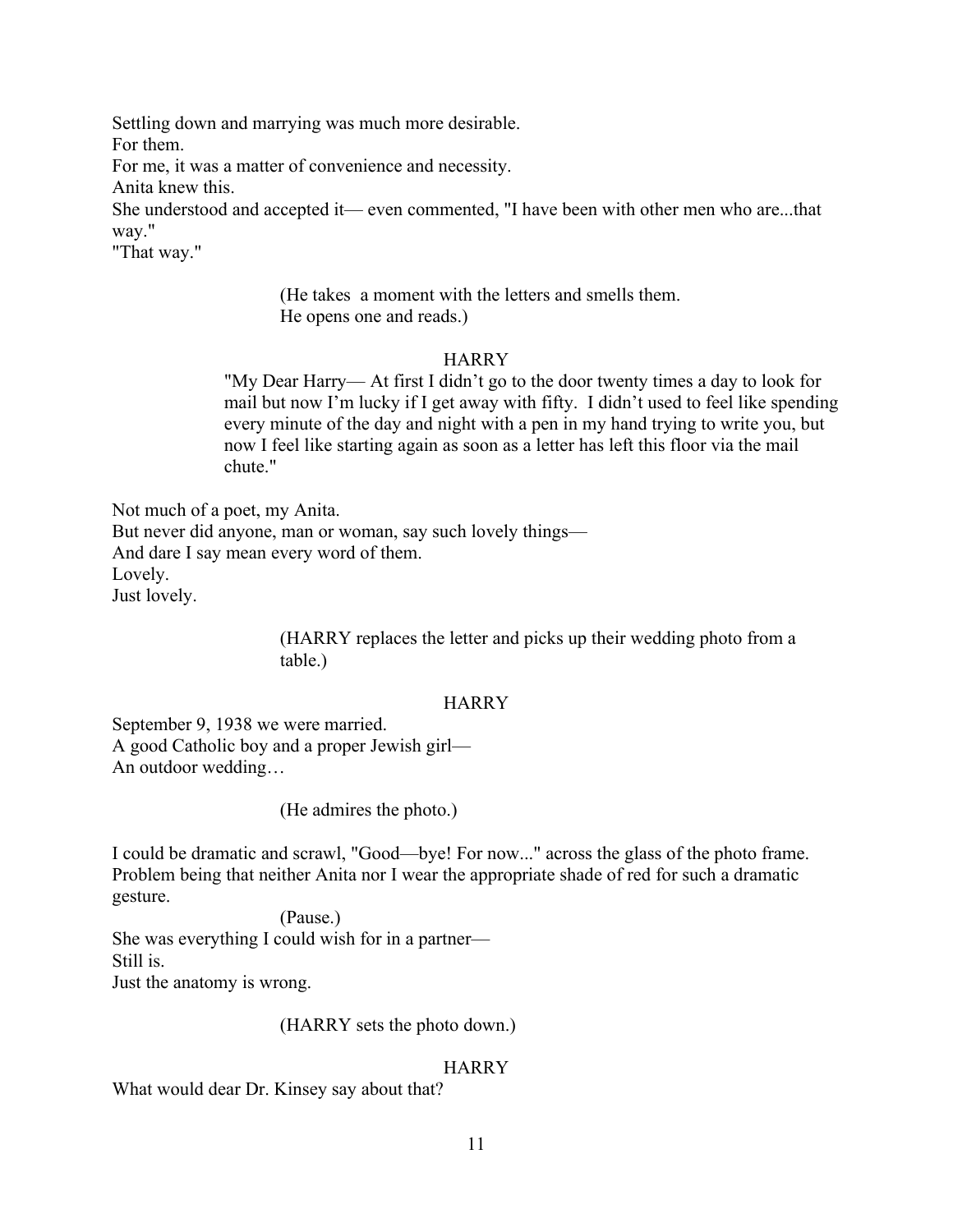(Pause. He takes a book off the chair.)

Perhaps a page literally ripped from this scandalous Journal of Enlightenment would be more fitting—

*Sexual Behavior in the Human Male.*

By Dr. Alfred Kinsey.

This….manifesto, if you will, describing male sexuality and how it is naturally prone to "change" over time.

He even has taken the time to concoct a scale to measure one's level of homosexuality or heterosexuality.

So on a scale of zero to six— how do you rate?

Zero being exclusively heterosexual, and a six being exclusively homosexual— where do you rate?

In all I do, and in all I say, I always strive to be a perfect ten!

 (He slams the book shut. Pause.)

And here I sit, pondering the means by which to convey my final farewell to the world as I know it— and this has made its way into the world....

Ironic I find it necessary to stand on this in order to reach that!

(Pause.)

Standing on the precipice, unsure what to do tonight…

Tonight…

Oh the magic of tonight!

A surprise to me most of all.

The casual observer might deem it nothing more than a mundane beer blast…

But no!

This collective was far more electric than that!

A coming out if you will— a debutante's ball without the hoopla and forced formality of white gowns— although sorely missed by some, I'm sure!

Two dozen or so gentleman— collected together under the pretense of politics and the discussion of our glorious leader, the progressive candidate Henry Wallace.

The over—riding theme of the party, if you will—

All that was missing were some sparklers and patriotic bunting.

But this is unlike any other congregation of which I had partaken—

Until now—

And so long in the making I dare say it is worth the wait!

(He moves about the room as if at the party again.)

Smart men, handsome men—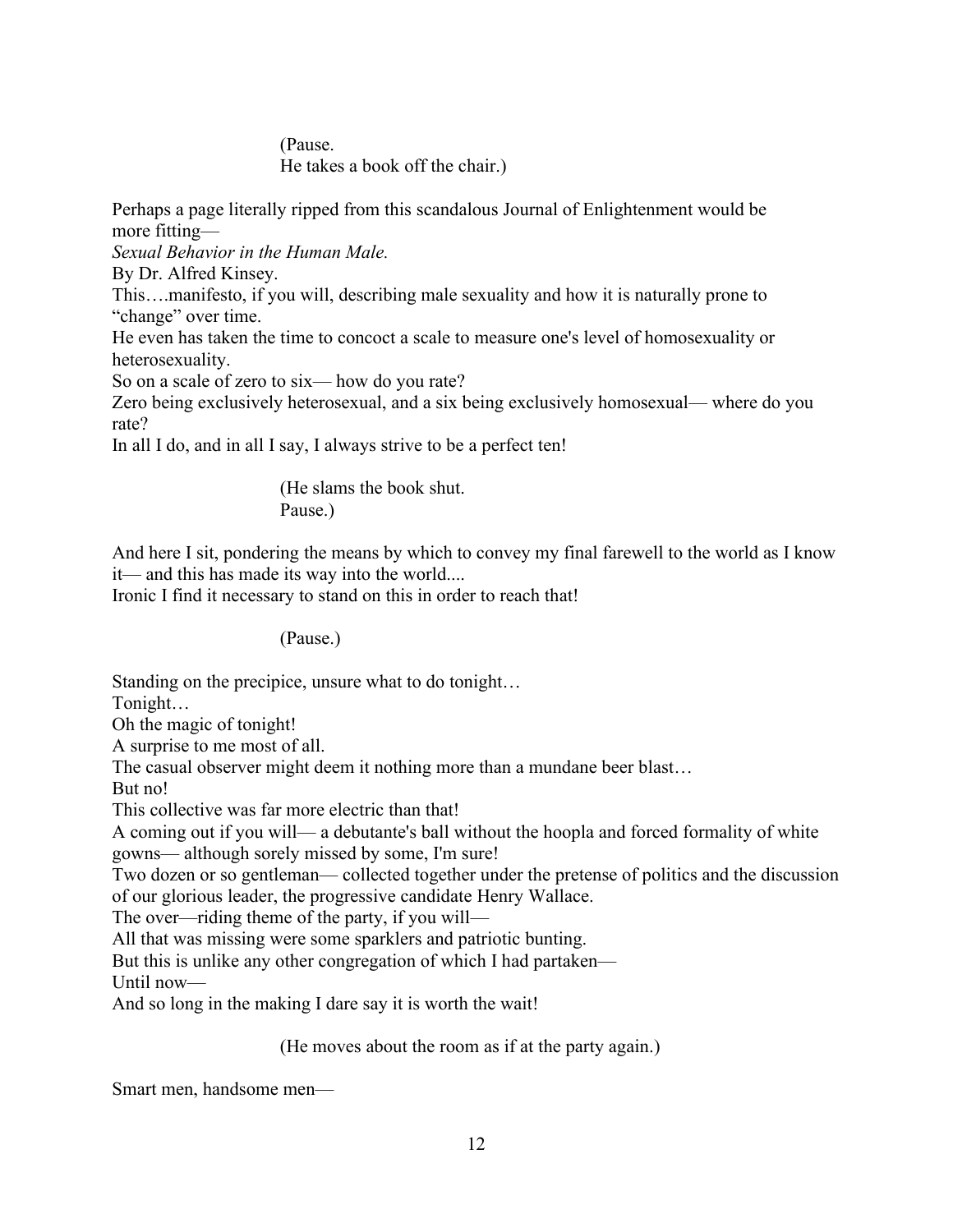Dare I even say a few beautiful men… It was if I was on a first date— Or to be more accurate— Several dozen first dates, but all at once— But not just any bundle of first dates— The physical beauty is heightened by the intelligence and enthusiasm of this international congregation— One in particular catches my eye right off— A stunning young Norse god— Bronzed and pouty— A perfect combination *and* weakness of mine…. My intentions must be quite apparent as a voice, familiar and friendly, advises me against it. "I'd let that one sail into the sunset— he just recently caught a 'touch' of the gonorrhea. I'd look for another harbor to drop anchor." Truly? "Truly!" Pity. Catching a touch of the gonorrhea? Isn't that like announcing that one is a "little" pregnant? Off to a good start indeed!

With an eye still on my tainted Norse God, it is then I hear—

(Speaking in an exaggerated French accent.)

"*Pardonnez—moi, Monsieur*…did you hear about this new report by a Dr. Kinsey?"

Conversation ebbs about us.

You are referring to *Sexual Behavior in the Human Male*, are you not?

Heads now turn.

"So you have heard…"

Rapt attention now.

Heard about it— I helped him write the damn thing!

Gales of laughter as I turn to face my innocent inquisitor.

Laughter, I realize—

Only from me.

My French Delight is blushing, unsure at the response of the room or me.

In certain circles I understand this is a necessary precaution, very cloak and dagger—

Akin to rapping on the door of a speakeasy and announcing, "Joe sent me!"

If we cannot lift this veil of secrecy in a room like this with company such as ours— With whom and where can we?

(Slight pause.)

And yes— I know of the Kinsey Report.

"Do you believe the claim?"

I know of what he spoke— that accent now working like a drug on me—

37% of adult men claim to have engaged in some kind of experience with another male of the species.

Let's say the number *is* true—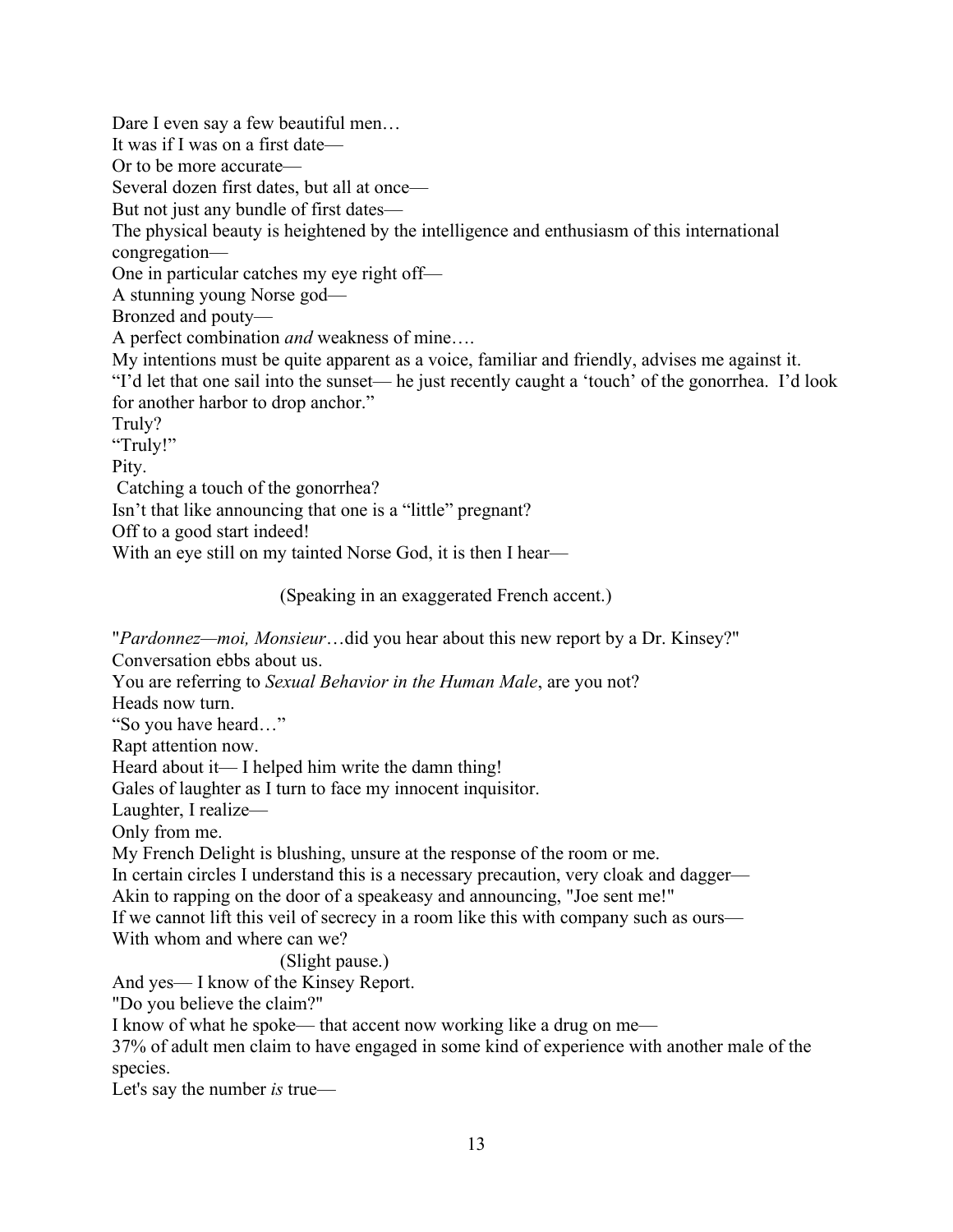The most recent US census claims that there are about 146 million citizens living in the United **States** 

Of that, 51%, roughly, are male— so around 74 million men.

And if Kinsey is right— and 37% is an accurate number...

This would mean that somewhere around 27 million men have engaged in some kind of

'intimate" encounter with another male of the species—

27 million.

The room as a collective has no idea what to do or say.

I think I can actually hear the beer in their hands slowly loosing its head.

We are only about two dozen, ourselves, gathered in a small apartment on St James Park just off the campus of USC…

But imagine larger numbers—

Around the country—

Around the world—

Thousands—

No, millions—

Together—

Congregating—

Organizing.....

There is a sudden explosion of conversation—

Small pockets all at once to each other yet at the same time— all directed at me.

"It's illegal— for us to congregate—"

"There is a public hatred—"

"They think we're perverts—"

Aren't we?

A pervert— by definition— is a person whose behavior deviates from what is acceptable.

Mainstream tends to slant this towards the sexual.

I like to dip turnips in honey before I can eat them—

By definition— out of the ordinary— not terribly acceptable by some— so therefore perverted.

Does this make me a monster?

At certain dinner parties and better restaurants— perhaps.

It sets me apart, if you will..

And there are many others out there like me— like us—

Unique— but not alone.

And if we can assemble them— imagine the voice—

Imagine the strength—

The power of assembly—

The power of the numbers—

It wouldn't be easy—

It can't be easy—

But nothing worth fighting for ever is....

Easy....

Unlike some of us in this room.

Again— laughter— to lighten the mood—

But not the tone—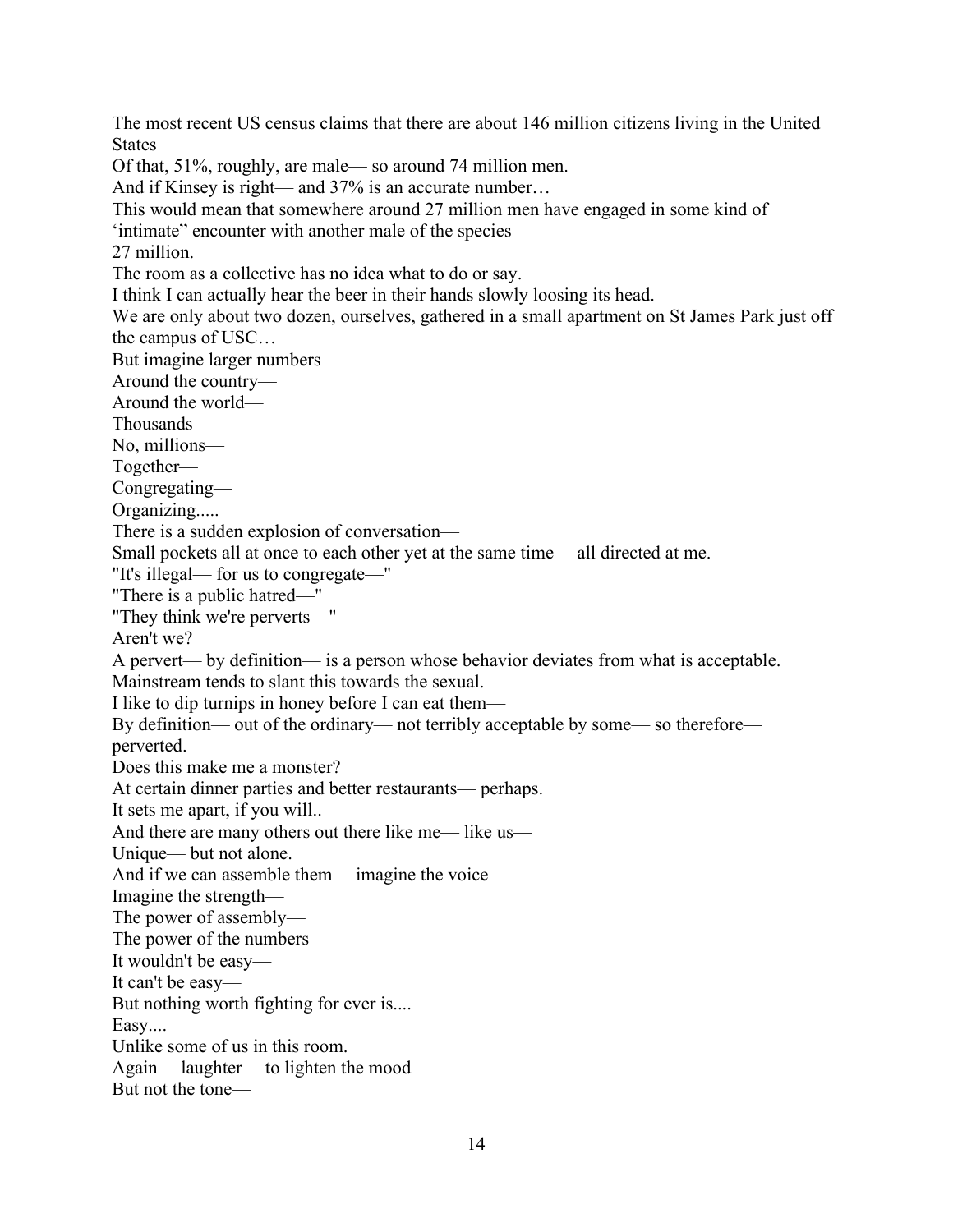And so we launch into it—

We have been around for years—

Decades—

Centuries—

Often hiding in plain sight.

As recent as the films being churned out by the Hollywood machine—

In literature throughout the years—

Lord Alfred Douglas— "I am the love that dare not speak its name."

Shakespeare's Sonnet #20 and the "Master Mistress" of my passion—

And of course— there is Homer— "Hateful to me as the gates of Hades is that man who hides one thing in his heart and speaks another."

(Pause.)

The work has begun.

Jotting down notes— trying to decide on a name—

"Queers for Wallace!"

"Queens for Wallace—"

"Fruits for Wallace!"

I caution and suggest one that isn't too blatant— too shocking.

This is how we arrive at "Bachelor's for Wallace."

What seems like minutes flew by over the course of hours.

It is now well past midnight

The party has dwindled—

Some bidding their good nights—

Others coupling off with knowing looks and silent farewells to those of us less fortunate.

Our host for the evening catches me, leans in and takes hold of my elbow with gentle ease, like a matron about to confess a secret family recipe.

"Don't let your own chatter fool you, Harry. I'm afraid it was just the beer talking tonight. It'll all look different to you in the light of day."

I want to say, where does he gets his nerve?

The unmitigated gaul!

But I am too late as someone else has caught his eye—

My Norse God—

Of all people!

And off they go.

Bon Voyage to you both!

I threw a brick…

Bachelor's for Wallace…

And so I begin the journey home.

Driving through the unusually quiet streets.

The heat of the day still holding thick in the air—

The notes from the evening are rolled up beside me on the front seat of our family car…

(He takes in the air yet finds no relief)

I will opt for a more celebratory route home tonight. Echo Park.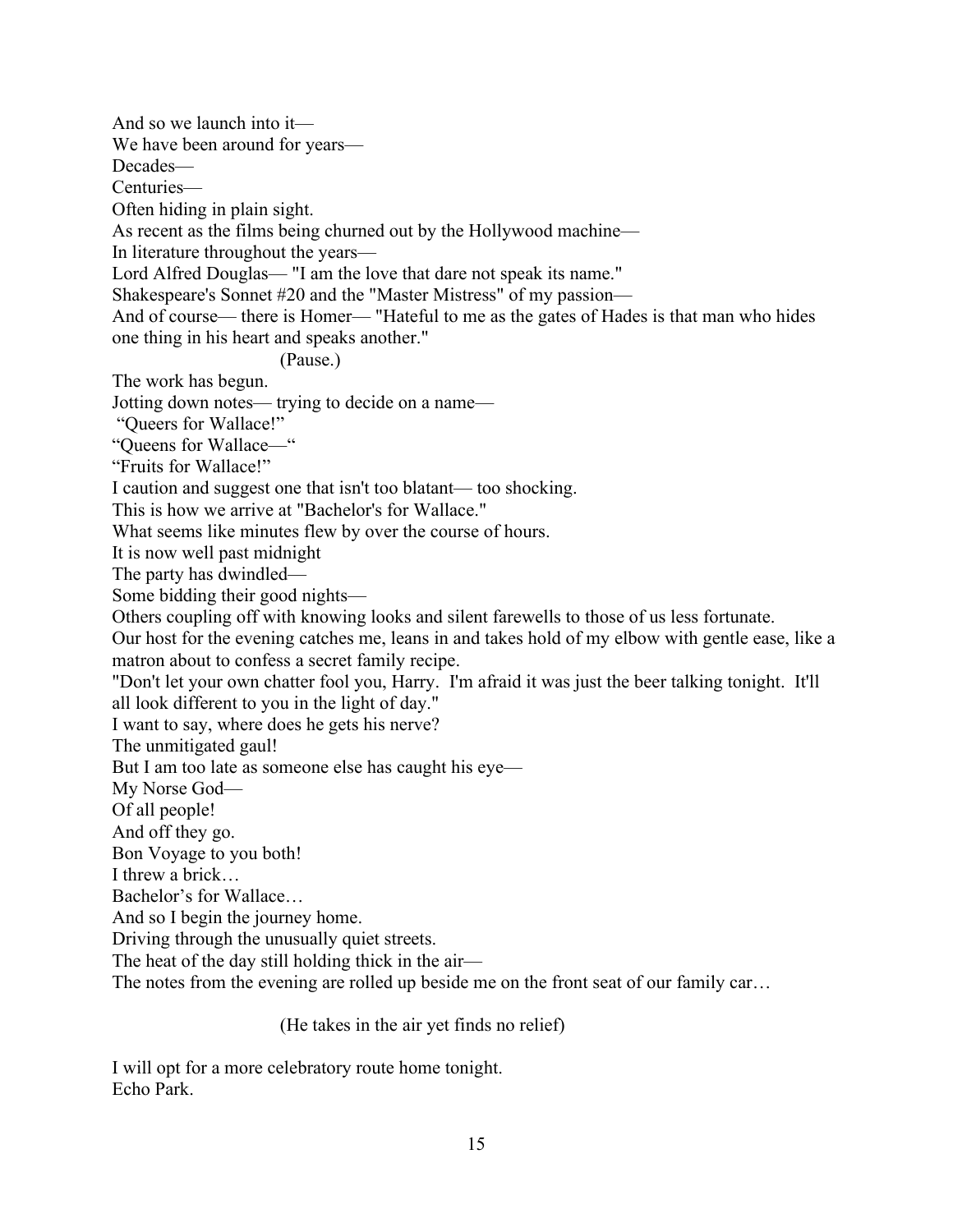I leave the car behind— I also leave the door unlocked and keys in the visor above the driver's seat— Clearly this is not my first time at the park. One never knows when a hasty exit in advance of a police officer may be imminent or necessary. But the thrill and joy of such a nocturnal visit pulls me in— as it has on so many other a night like this. The anticipation of finding someone in the shadows with whom to celebrate my victory— No— coming here was not a bad idea at all— Going home to that life— Premature reactivation of my secular world— That would not do at all— Not on a night like this. Tonight is meant for so much more— And into the shadows I creep… The ability and need to congregate and meet and unite— One by one, two by two Build the ark, Noah— and the creatures of the world shall come together in pairs! The procreation may be a little more tricky than the original staging but oh! the joy in the process! Forms moving and coupling The sounds that I soon hope to emit I plunge deeper— Into the darkness— Of the night— And beyond— Was that a hand? Who is touching me— I reach out and make contact— A soft cry— Alarm? Pleasure? Was it them or me? I cannot tell— The allure is rapidly fading into the night— Running— through the darkness and into patches of dim light— I feel faint— Am I even moving? I am at the car— out of breathe and fumbling with the door Shaking so bad I can barely open it and climb inside What is happening? What is going on? Keys into the ignition I am driving again— perhaps not the best idea but I have to keep moving— Fear driving me on— But of whom? Or what? I resume the journey.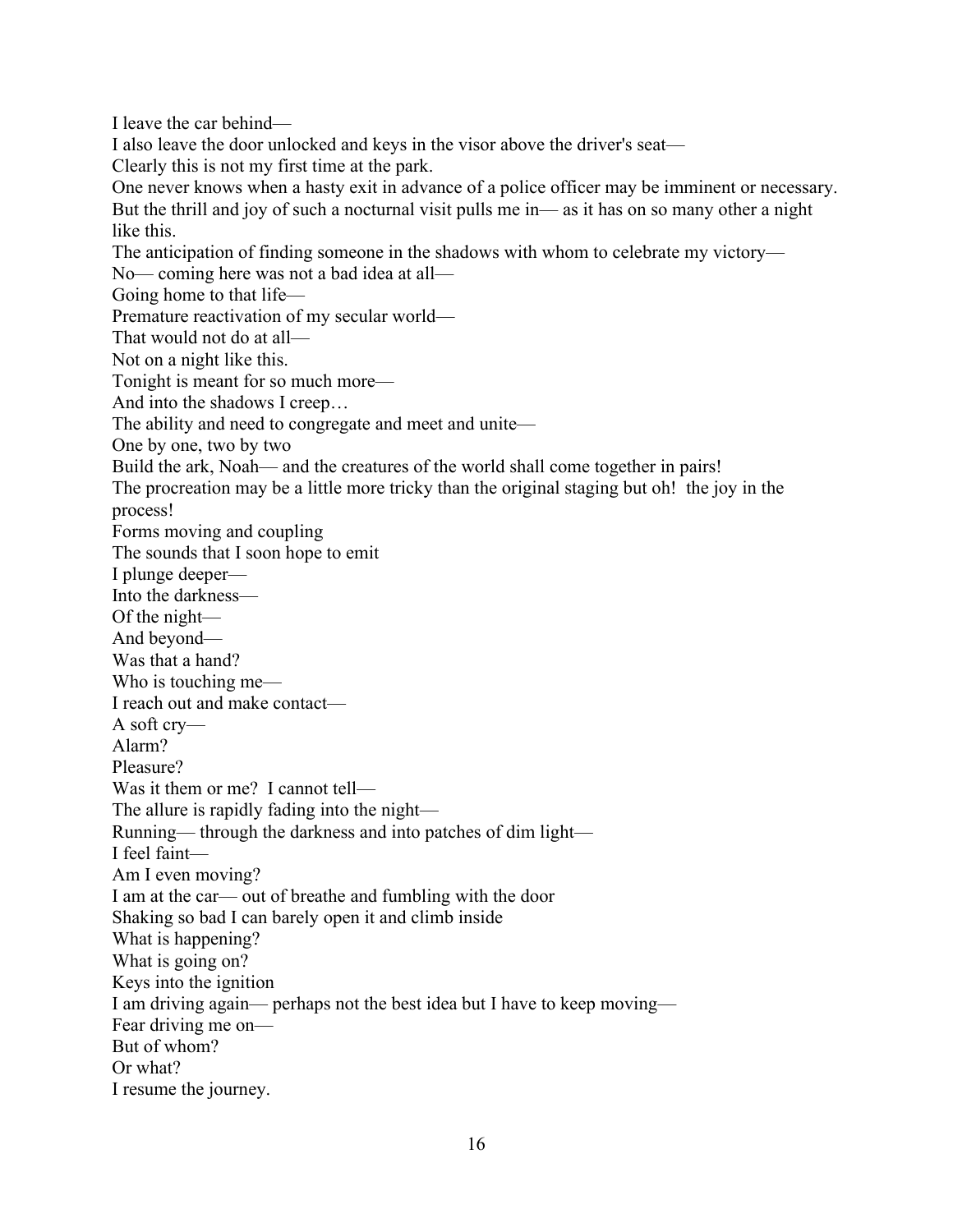Home.

I enter our neighborhood at a slow pace— if a police officer sees me he should most certainly think me to be drunk.

The excitement of the evening— where has it gone?

The momentum—

The energy—

The possibility....

Apparently as strong as the dew that covers the lawns and sidewalks around me.

Dazzling now—

Defenseless against the bright light of day.

"I'm afraid it was just the beer talking tonight."

I pull into my driveway and am about to turn off the engine when I realize—

It isn't my driveway.

And I am not sitting in front of my house.

I back out and drive back down the street.

"It'll all look better in the light of day."

And it happens again.

I have passed by my own residence and am about to turn the corner at the end of the block.

Again I turn around and finally manage to creep home.

And there I sit for several long minutes—making certain above all else that this time I am sitting in my own drive at my own address.

I stare at the darkened dwelling, save one light left on in the living room,

Safe as to not hurt Harry.

"Hateful to me as the gates of Hades is that man who hides one thing in his heart and speaks another."

(Pause.)

The silhouette of a swing in the back yard is barely visible in the darkness.

An overturned tricycle abandoned in the front yard.

A beach bucket half full of garden dirt and sand sitting on the edge of the walk.

Remnants and pieces of a good life— a presumably happy one spilling out before me.

Flowers, trees, grass.

A house and home

A family within.

All mine.

All for me—

By me.

If I could only wish it all away—

But wait—

Where—

No longer in the car—

How did I…..?

I am no longer outside

I am now *inside* the house—

My house

(The shadows from before return as HARRY speaks.)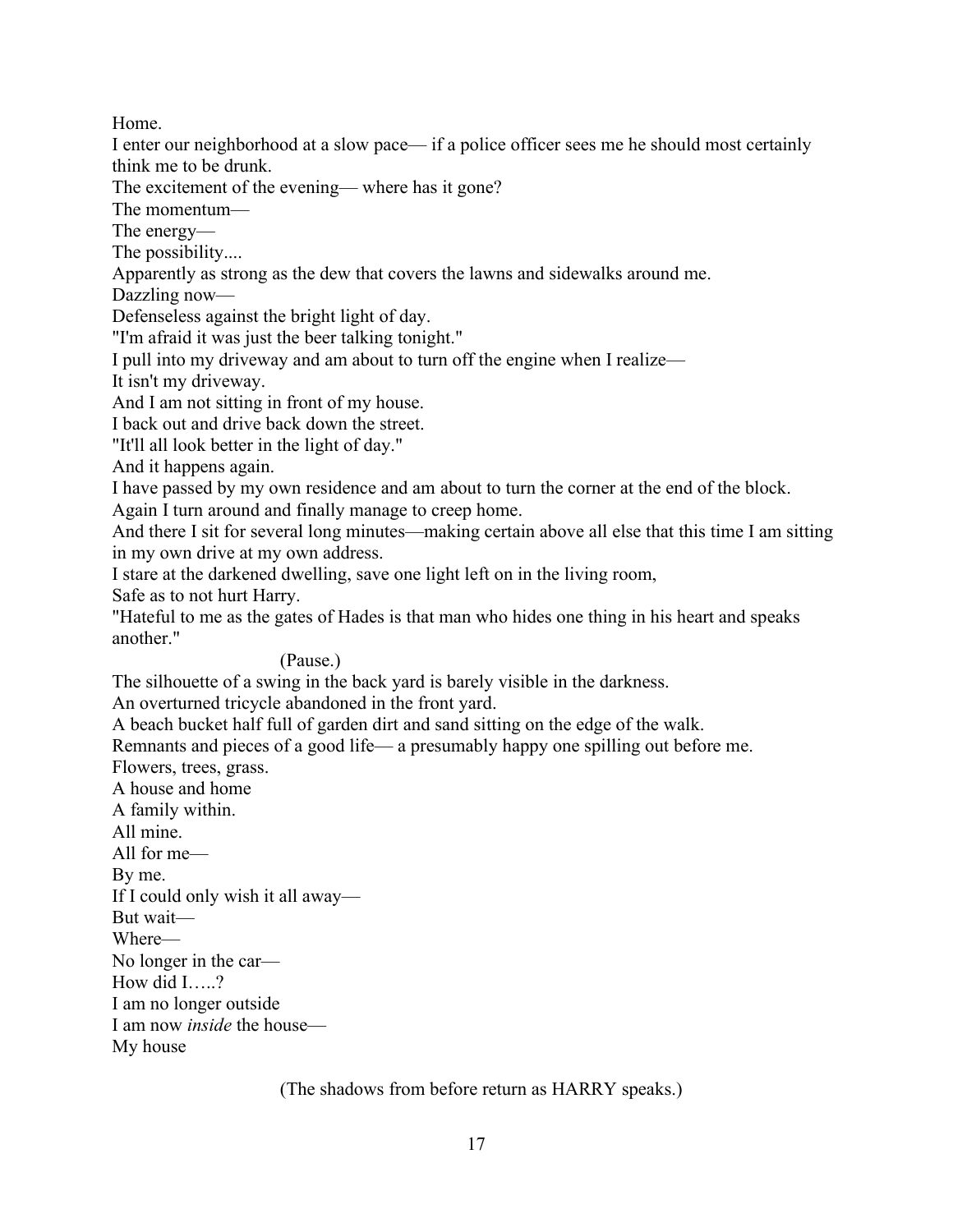I am moving— up the stairs— I am here But where is here? Was that a hand? Who is touching me? I reach out— A soft cry— Alarm? Pleasure? Was it them? Or was it me? The dark— A face— I know this face— And the panic— The terror— She is struggling— And screaming— No sound comes from her— But I can hear her— The sound is deafening! Dear God— what am I doing? A flash of silver— A blade in my hand— What have I done? She isn't alone— On the bed— Vacant eyes— What have I done*?* Theirs— Hers— Vacant eyes— *What have I done?* Running— The dark— *WHAT HAVE I DONE?*

> (Lights up. Again HARRY is holding the garden trowel that he drops.)

If this is what I am capable of doing— If this is what lingers just below my surface— Safe as to not hurt Harry…. What about Anita? And the girls?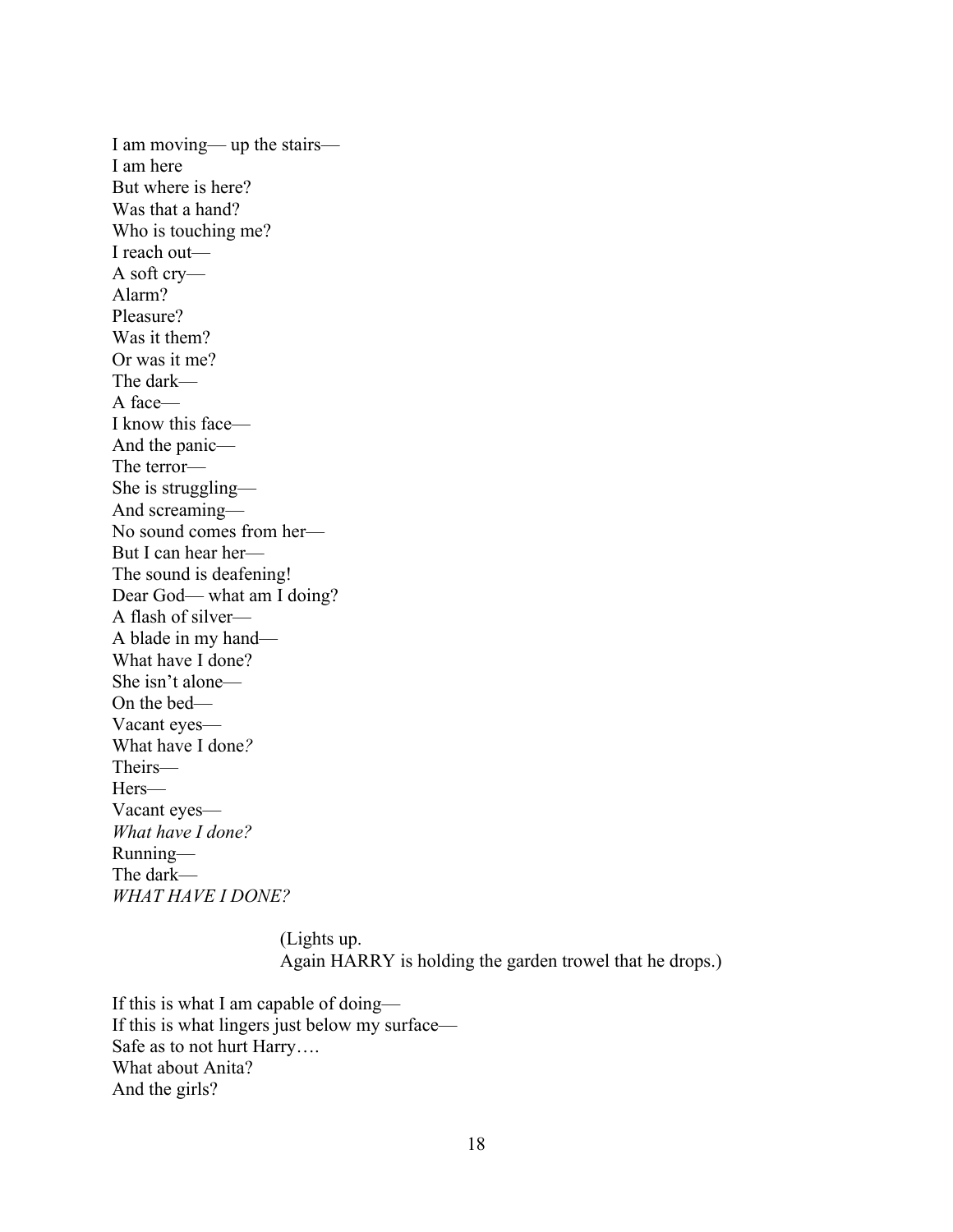A dream— This time— But what happens when it isn't a dream… This has to be stopped. This cannot happen. (Long pause.) This world of my own creation— The sight of it The weight of it "Safe home" someone called as I left the party tonight. No one warned me— No one prepared me for that long drive home— The perils before me— The silence The reality.

(Lights return to the living room. HARRY rummages through the desk. Finally finds a notebook. He pauses and sits on the edge of the desk, pen and notebook in hand.)

Take a chance for once!

It was never this hard— to go out on the ledge—

To be the voice heard above the crowd—

And now….

It's all just too safe.

Safety net

Safety in numbers

"Safe home!"

This— all of this...safe and secure.

This living room for example—

I confessed to Anita some time back, in a moment of sheer desperation and weakness, about the nightmares— nightmares like the one tonight.

This said confession was spawned by Anita's discovery of me in my drawers wandering about the kitchen—

With no clear reason for being in there at 3 o'clock in the morning.

Nor any clear recollection on how I got there—

Hence the present arrangement of furniture...

Safe as to not hurt Harry.

Secure in case any midnight wanderings should find me down here— and hopefully not land me flat on my face

A banged knee perhaps in lieu of a broken nose or busted eye.

Or worse.

(HARRY stands.)

It has to stop some time.

I can't keep living in a gilded cage padded as to not stub a toe or warrant a bruise.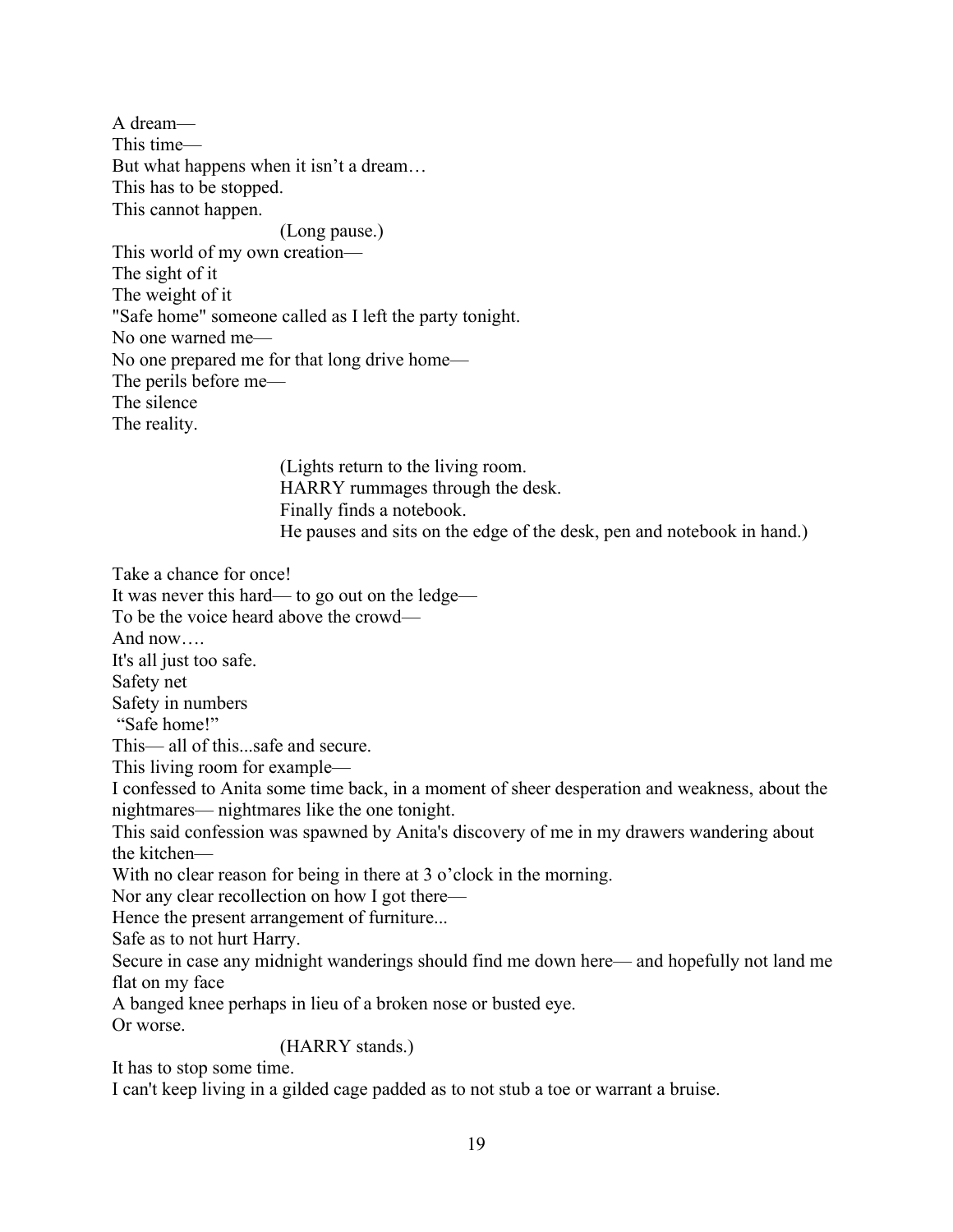*It has to stop!*

I am not *this—*

(He begins to re—arrange the furniture then pauses.

Powerless over who I am. Perhaps.

Powerless over what I can be….. Certainly….

(Pause.)

(He indicates the noose.)

The answer is not that— The answer is— What?

## (Pause.

HARRY mounts the chair and takes the noose in hand and holds on to it.)

I took Anita and the girls to the zoo around Father's Day this past June— To see the caged animals. Pure delight through a child's eyes. Katie, of course, was fascinated by the giraffes. Graceful and so very tall— a mountain on the move. Hannah— her tastes are definitely more unusual. Perverse, if you will. A little girl, all smiles and pigtails— Found a home and perfectly content watching the monkeys. For the longest time she just stood watching them. (HARRY demonstrates as he recounts the story.) And as they swung from limb to limb I noticed a moment in time— A literal moment — as they swung through the air— when they were neither clinging to a branch or grabbing on to a new one— They simply had to let go— With the faith, of course, that they would have something to grab. And the amazing thing— The beauty of the animal instinct— As they hung in mid—air— Arms spread— Not holding on to a thing. There was no fear— No worry— No hesitation— For they had the faith that there would be something to grab on to once they let go. There always was. And they always did.

(Pause.)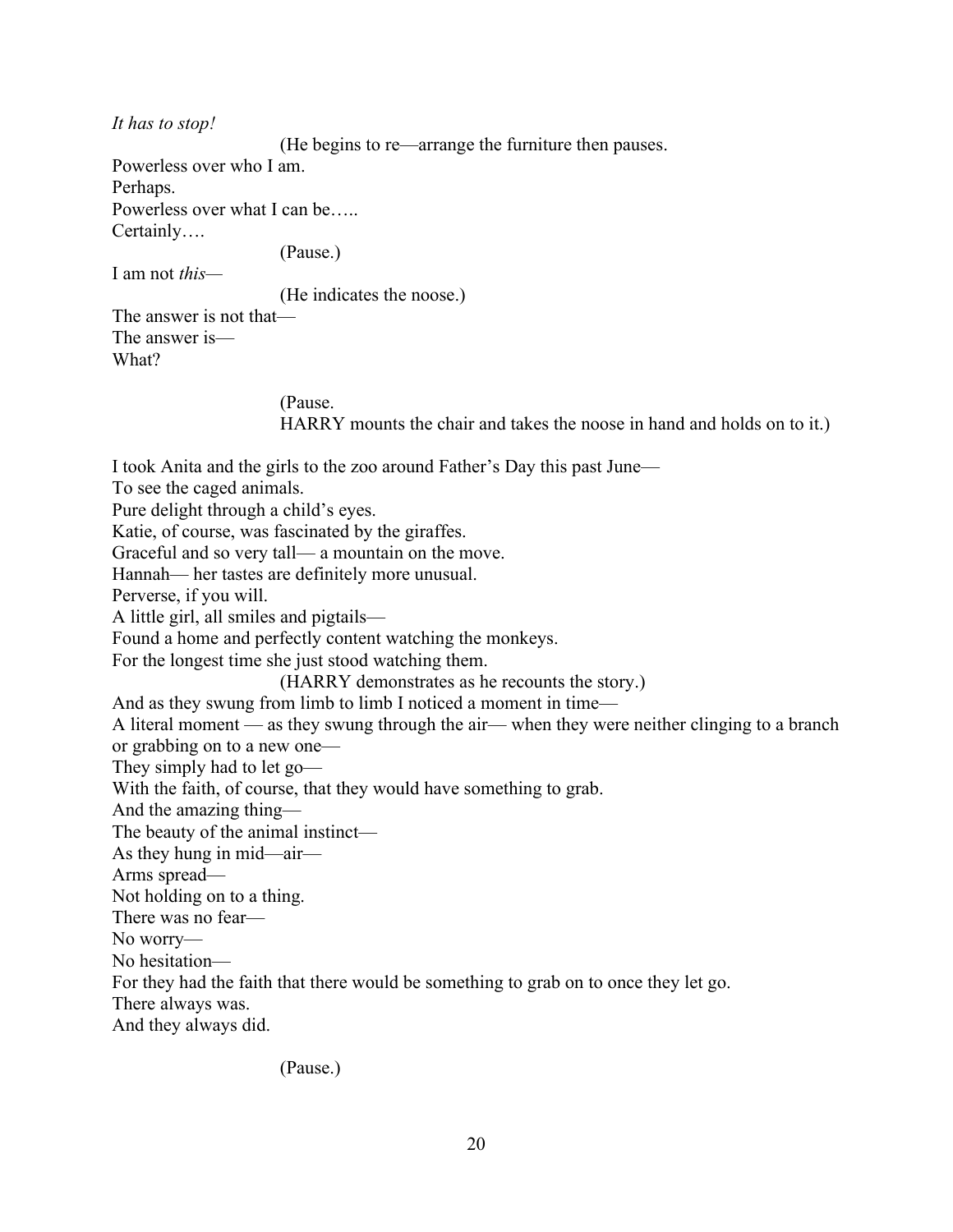Standing on the precipice, unsure what to do.... You throw a brick. Yes! Powerless over who I am. Perhaps. Powerless over what I can be….. Certainly not. Hello— my name is Harry and I am a Bachelor for Wallace!

(Fade to black.)

#### **THE PLAYWRIGHT SPEAKS:**

"Before there was Harvey Milk… Before there was Stonewall… There was Harry Hay."

*In light of recent mind numbing legislation that has been passed by American States like Florida and Texas attacking transgender youth and the ability to teach LGBTQIA+ history in schools, I felt it was time to again revisit this legendary and often incendiary gay icon, Harry Hay. If legislatures and people are trying to silence the voices of the LGBTQIA+ community, and are trying to suppress or even erase the history of this community, as a member of this community I felt that something needed to be done. Just saying "Gay" and posting clever memes on social media wasn't enough.*

*I chose to revisit this play that had been written a little over ten years ago with my writing partner at the time, James Heighington. It was right after the release of the film, Milk, that James approached me about writing a one-man show about a gay rights pioneer I had never heard of, Harry Hay. I immediately plunged into the research with James and found a complicated and fascinating portrait of a man, full of contradictions and yet someone who had the ability to constantly reinvent himself, never once loosing sight of whom he was or why he, as a gay man, was special.*

*Our time creating this story about Harry did not whitewash him or his story, as we found all the flaws and tribulations were what made him such a compelling and fascinating figure. Harry Hay passed away in 2002 at the age of 90, and we quickly found there was a whole generation who had never heard of him until they heard our play. At the same time, and to our joy and surprise, a pleasant number of people who knew him came to hear the NYC reading of this play and the subsequent workshop in LA a few years later…this shows the lasting impact of a man who refused to step down or fade away…*

*And now we felt the time had come again to share a piece of the LGBTQIA+ story, in a time when some are trying to erase us and silence us, we need to speak of our history and those who paved the way for us to fight onward and upward…*